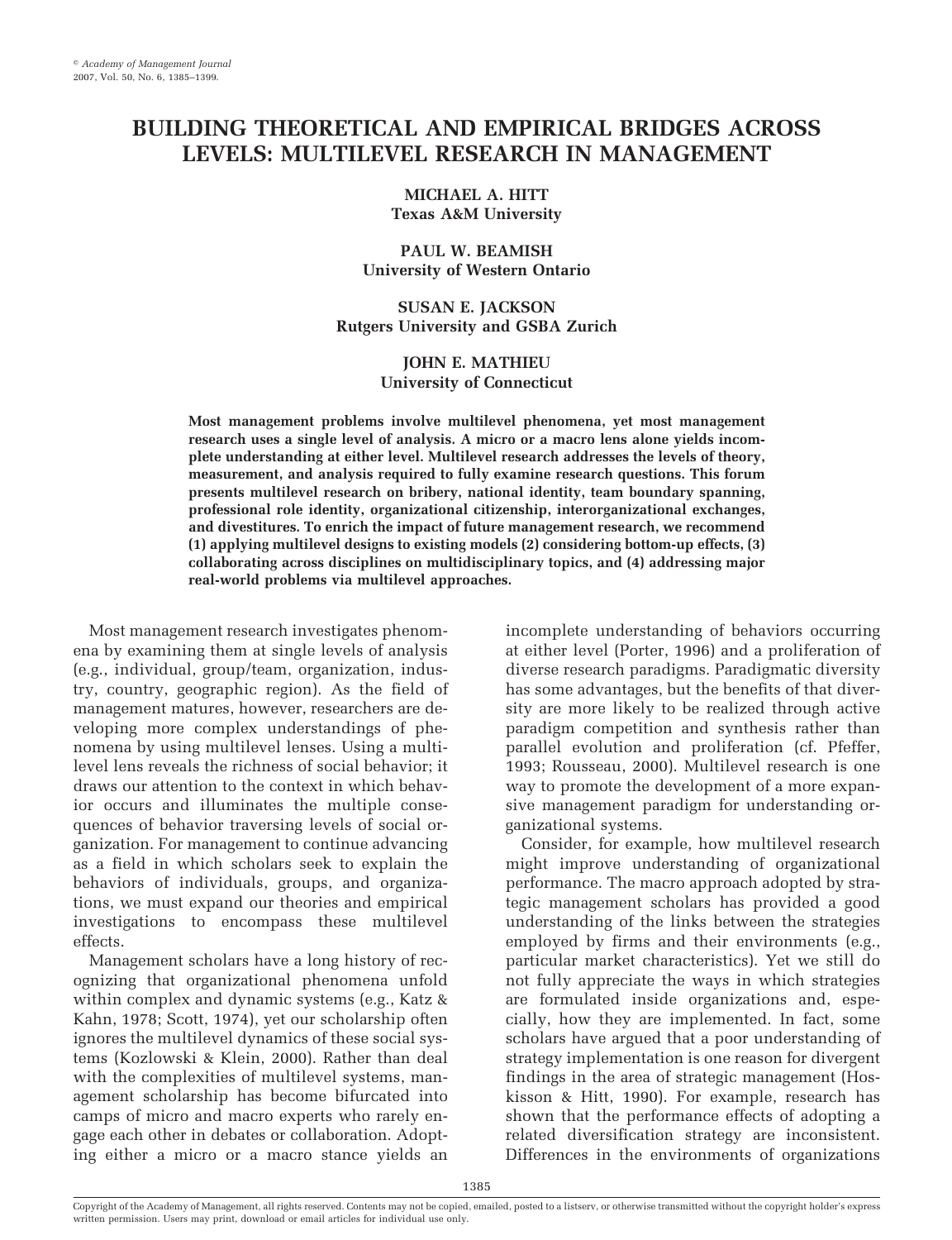pursuing such a strategy are one possible explanation for the inconsistent findings, and looking for such environmental explanations is a natural path for macro scholars to follow. It is less common for those with expertise in the field of strategy to investigate the behavioral dynamics of strategy implementation processes, yet such differences in strategy implementation are likely to account for much of the observed variation in the effectiveness of related diversification strategies (e.g., see Hoskisson & Hitt, 1990). Developing a more complete understanding of strategy implementation is likely to require research that recognizes the importance of leadership behaviors, relationships between managers and employees, performance measurement and monitoring, incentive programs, and so on. In other words, the relationship between firm strategies and firm performance is too complex to be explained in only macro terms—understanding it is likely to require the integration of insights from macro and micro scholars collaborating on joint research projects.

Conversely, research conducted at the micro level too often ignores social dynamics arising at higher levels of analysis. Research on discrimination and diversity illustrates this point particularly well. Much of the work in this area has developed out of an interest in understanding and, hopefully, reducing the negative consequences of the prejudices and biases that pervade daily interactions. Research on the interpersonal dynamics of prejudice and bias is firmly grounded in psychological theories, which are used to explain the cognitive and emotional processes associated with stereotyping and intergroup relations (e.g., see Jackson, May, & Whitney, 1995). However, the social composition of organizations and work groups, as well as the larger cultural context, appear to influence these individual-level processes. Thus, improving the sense of fairness perceived by individuals in a workplace requires improving understanding of the context within which employees interact on a oneto-one basis (e.g., see Jackson, Joshi, & Erhardt, 2003; Triandis, 1995; Tsui & Gutek, 2000).

This Special Research Forum on Building Bridges across Levels was organized to encourage, promote, and support high-quality multilevel research. We begin by providing a brief summary of the evolution of multilevel research. We then describe the research published in this SRF. Finally, we look to the future and provide a few suggestions that we hope will encourage readers to embark on multilevel investigations that yield major advances in our knowledge and contribute to improvements in management practice.

## **THE EVOLUTION OF MULTILEVEL RESEARCH**

With the benefit of hindsight, it is clear that the field of management began a slow evolutionary change almost three decades ago. Until then, it was commonplace for research dealing with individuallevel phenomena to be considered "micro," while research that dealt with organizations was considered "macro." Usually, this distinction was quite easily made. Some work also addressed phenomena at the level of groups and organizational subunits, but it was less prevalent and had no distinct label. More importantly, few scholars made an effort to integrate theory or conduct research that crossed these levels of inquiry or analysis. In effect, two or three lines of inquiry were progressing simultaneously.

The disciplinary heritages of scholars working in these areas reinforced their differences. The micro approach was rooted in psychology and focused on understanding the thoughts, feelings, and actions of individuals. The macro approach was rooted in sociology and economics; it focused on understanding organizations and markets. The middle ground was rooted in social psychology and closely related fields such as communications. In short, the field of management was—and to a large extent, still is—fractured into specialized subfields, as evidenced by subsections of textbooks, specialized "niche" journals, and a proliferation of divisions and interest groups in the Academy of Management.

Discontent within the field of management began to build (cf. Pfeffer, 1993) as the breadth of acceptable theoretical approaches, substantive variables, research designs, and statistical analyses narrowed within each of these domains. There was little cross-pollination across specialties. The boundaries and limitations of specialized viewpoints regarding complex organizational phenomena became increasingly evident. Anomalous facts that did not fit accepted subdiscipline doctrines began to accumulate but were often dismissed as the byproducts of flawed research.

However, around 1980, the first serious attempts to break the paradigm of specialization and to forge integration emerged. The field appeared ready for a paradigm shift. In an innovative yet often overlooked book, *Developing an Interdisciplinary Science of Organizations*, Roberts, Hulin, and Rousseau (1978) called for the integration of the different disciplines that studied organizations. Indeed, 30 years later, it is precisely this spirit that motivated the framework for this special research forum of the *Academy of Management Journal*.

Roberts et al. (1978) argued that the organizational outcomes of interest to management scholars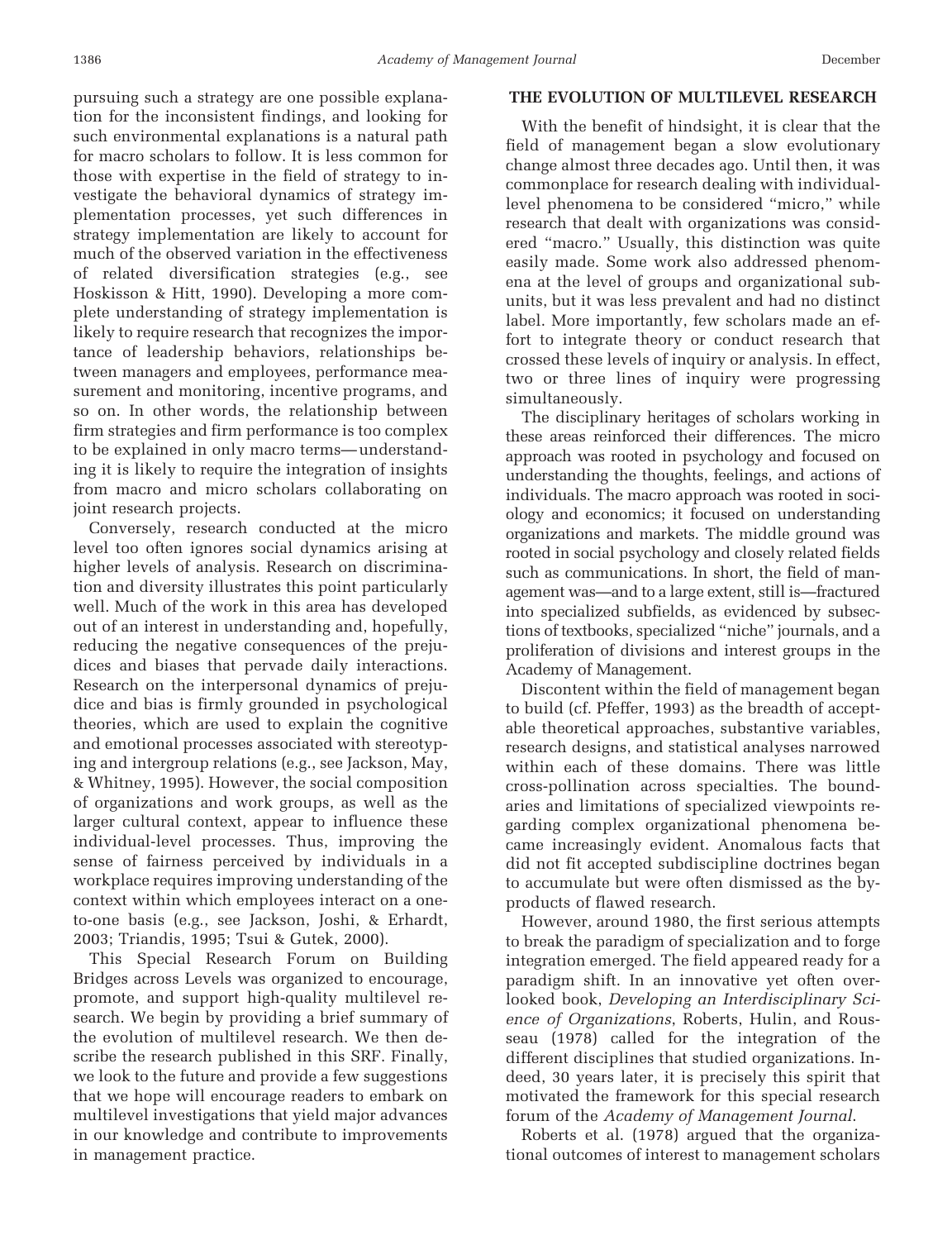could be better understood if they broke out of their limited disciplinary, level-specific mind-sets. The authors chronicled earlier work showing that macroeconomic indicators could explain approximately 70 percent of organizational or countrywide employee turnover rates. Other research conducted during the same time period showed that about 15–20 percent of the variance in individual-level turnover was predictable using individual job attitudes. Roberts et al. (1978) concluded that the different disciplines were trying to explain largely the same criterion variance from different perspectives. They asserted that the inherent processes that predict criterion variance *within each level-specific perspective* are probably related to one another *across levels and perspectives*. They also advanced a framework for integrating work across disciplines, highlighted challenges associated with the aggregation of data, discussed how the temporal nature of organizational phenomena plays an important role in scholars' thinking, and outlined conditions for multidisciplinary theory.

Similar revelations have emerged from debates and empirical investigations aimed at explaining firm performance by examining industry-level factors and the actions taken by a firm (see recent research by Bou and Satorra [2007], Hawawini, Subramanian, and Verdin [2003], and Ruefli and Wiggins [2003]). Industrial organization economists (e.g., Porter, 1980) emphasized the overwhelming importance of industry structure in determining firm outcomes, and strategic management scholars focused on the importance of firm resources and strategies applying those resources in achieving a competitive advantage (Barney, 1991; Hoskisson, Hitt, Ireland, & Harrison, 2008). The debate continues, but many scholars now integrate the two perspectives, suggesting that industry structure and firm resources both play important roles in determining the appropriate strategies for firms to employ. Thus, the determination of firm strategy is a multilevel problem.

Both theoretical and analytical advances in multilevel research were achieved in the 1980s. These advances were built on historical foundations that evolved over long periods of time in other disciplines—most notably, sociology, education, and psychology—that had confronted related challenges. The assumption underlying the multilevel approach is that many outcomes of interest are the result of a confluence of influences emanating from different levels of analysis (House, Rousseau & Thomas-Hunt, 1995; Rousseau, 1985).

The central theme of multilevel thinking is that organizational entities reside in nested arrangements. Figure 1 depicts an example of such nesting.

The overall logic is that individuals are nested in work groups, which in turn are nested in larger organizational units, such as departments or strategic business units (SBUs), which are nested in national or multinational organizations. Furthermore, organizations are nested in networks of interorganizational relationships (e.g., strategic alliances), which in turn are nested in overall performance environments. Although the exact number and nature of layers are likely to vary from one investigation to another, the nesting arrangement has certain implications for organizational theory and research.

**FIGURE 1 Multilevel Nesting Arrangement**



Whenever research traverses levels of analysis, it becomes more complex, and scholars must be vigilant about carefully articulating the theoretical bases of their work. Rousseau (1985) provided a useful framework to guide such efforts. She argued that scholars need to simultaneously consider the levels of theory, measurement, and analysis for the constructs included in their investigations. Level of *theory* refers to the focal level to which generalizations are meant to apply. "Level of *measurement* refers to the unit to which the data are directly attached . . . [whereas] the level of *analysis* is the unit to which data are assigned for hypothesis testing and statistical analysis" (Rousseau, 1985: 4). Critically, these three facets must be aligned to minimize level-related confounds, or what are often referred to as "fallacies of the wrong level." Arregle, Hebert, and Beamish (2006) presented an example of these problems and their consequences in international business research, as well as a model for how they could be managed.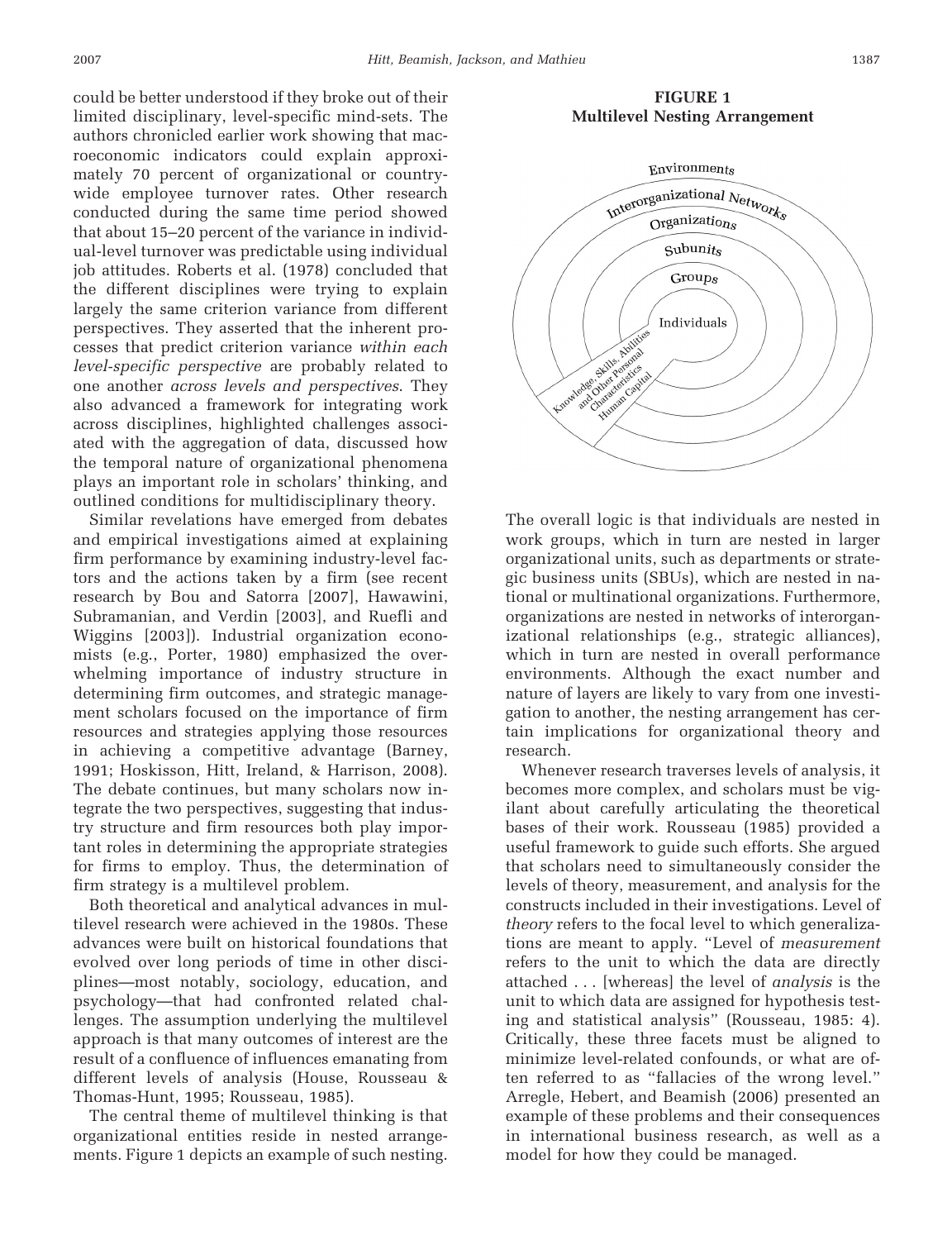We should note that a *multilevel theory* is not a substitute for a *multilevel design*. For example, researchers drawing on Hambrick and Mason's (1984) upper echelons theory have argued that behavioral integration, and thereby organizational performance, is driven by characteristics of a firm, its top management team (TMT), and its CEO. Clearly, upper echelons theory is multilevel in nature in that it incorporates features of individuals, groups, and organizations. However, tests of this theory typically have been conducted at a single level (Cannella & Holcomb, 2005). For example, Simsek, Veiga, Lubatkin, and Dino (2005) tested propositions about behavioral integration derived from upper echelons theory using a sample of several hundred organizations, but their design used a single-level model tested at the organizational level of analysis. Because there is only one CEO and one TMT per organization, they were unable to use the traditional nesting arrangement requiring that multiple lower-level entities be nested within an upperlevel entity. Usually, testing a multilevel theory necessitates a multilevel design, but not always. Thus, although the focus on behavioral integration represented an advance beyond much upper echelons research, the contribution was constrained by the single-level approach that has been common in management research.

#### **Level of Theory**

A key attribute of the level of theory is the notion of *focal unit*. Focal units are entities about which one wishes to make generalizations (e.g., individuals, groups, organizations, etc.). The distinction between individuals and collectives is relatively easy to make, but it can be more challenging to identify the precise boundary where one collective ends and another begins (e.g., groups), as well as the point at which one has moved beyond one level of analysis (e.g., SBU) and into another (e.g., organization). Such distinctions are even more difficult in the age of team-based organizations, communities of practice, networks, strategic alliances, virtual organizations, and multinational enterprises.

Before examining relationships between entities, within or across levels of analysis, one must first be able to determine that such entities exist. Researchers often rely on formal designations, such as assignment to a work team, full-time employment in an organization, SIC code, or country location. Such conventions are not always satisfactory, however. The boundaries around a standing work team may be easy to specify, but defining the boundaries of ad hoc task forces and communities of practice is much more difficult. Similarly, if an organization

employs a large number of part-time or temporary workers, should they be considered organizational members? If two organizations are bitter rivals in most markets but have recently launched a joint venture, where do they fall in the nested arrangement shown in Figure 1?

Subdisciplines have confronted the challenge of defining focal units of theory and analysis. For example, Hackman submitted that work groups are "intact social systems, complete with boundaries, interdependence among members, and differentiated member roles" (1990: 4). Hackman further specified that work groups (1) have one or more shared purposes, (2) have tasks to perform, (3) operate in an organizational context, and (4) have consequential transactions with entities outside the group boundary. Such definitions are models of clarity and precision and thereby are both powerful and helpful. But even with clear definitions to guide them, researchers are likely to experience some ambiguity when specifying focal units. For instance, how much agreement is needed among a group's members for an observer to conclude they have a "shared" purpose? How stable must a group's membership be for it to be considered "intact?" How much interdependence, of what type, among what proportion of members, for what periods of time, is sufficient to justify a group's definition as a work *group*? In the end, the focal units of a theory are often difficult to define and identify. Nevertheless, the adequacy of a multilevel theory rests squarely on how well this is done.

After a focal unit for generalization is identified, a multilevel theory can be developed. That is, predictions can be made about how entities are related to each other, and through what processes. Figure 2 depicts a simplified two-level arrangement that shows possible relationships among entities in a multilevel theory.Therelationships involving*lowerlevel* constructs are shown using lower-case letters  $(x \rightarrow y)$ . The relationships involving *upper-level* variables are shown using upper-case letters (X  $\rightarrow$ Y). Figure 2 depicts in greater detail the relationships suggested by the nested rings shown in Figure 1. The two levels shown in Figure 2 could correspond to individuals in groups, SBUs, organizations, or many other combinations of nested entities. The prevailing logic in management research is that the larger context within which lower-level processes are nested generally exerts a stronger downward influence, and the lower-level variables generally exert a weaker upward influence. However, a multilevel perspective does not preclude the possibility of upward and reciprocal influences (Griffin, 1997; Kozlowski & Klein, 2000). We return to this point later.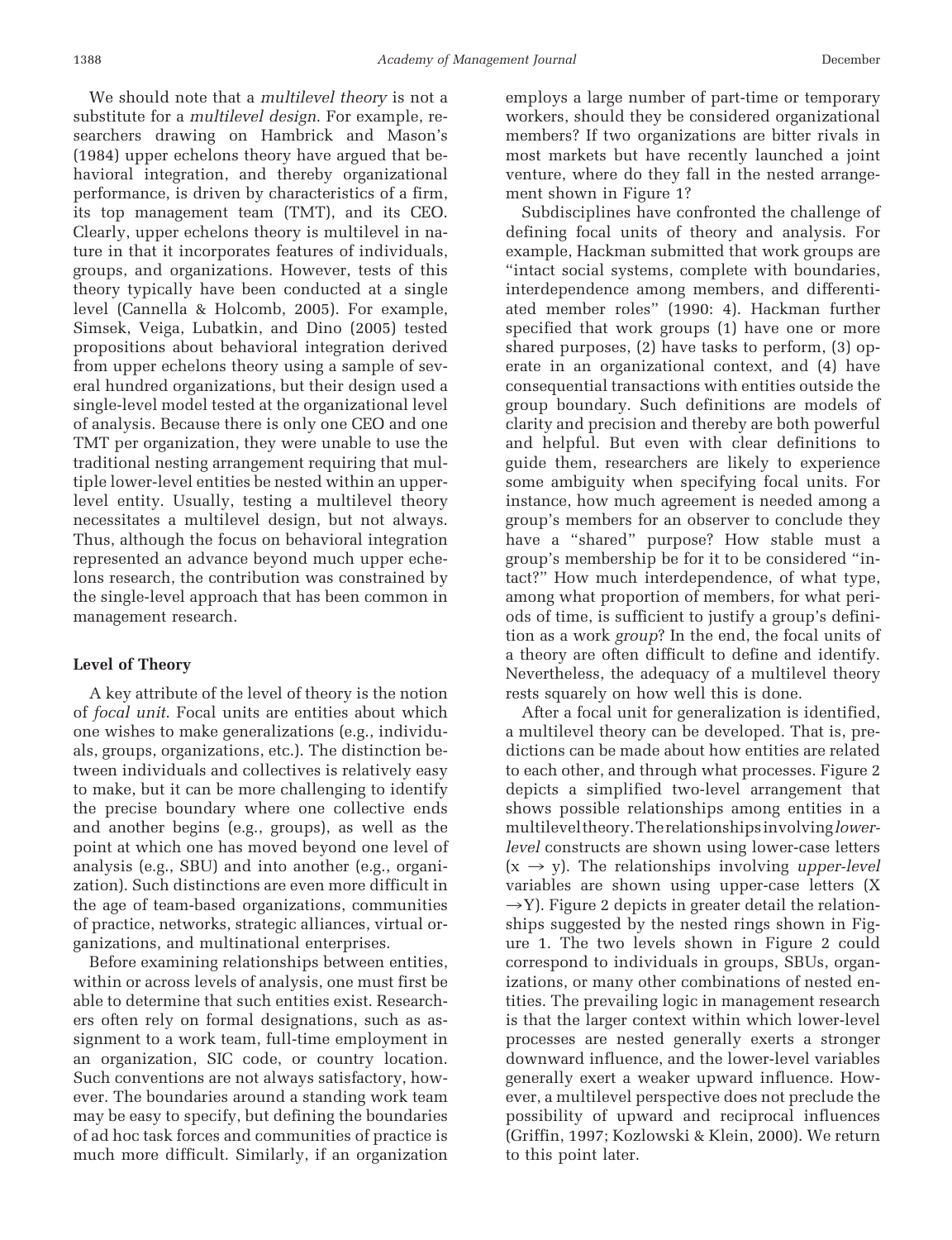#### **FIGURE 2 Two-Level Relationships**



#### **Level of Measurement**

Level of measurement refers to the level of the entities from which data are derived. Whenever the level of measurement used in research differs from the level of analysis (discussed below), some justification for aggregating lower-level data is needed. For example, one might have individuals answer survey items about their own work attitudes and how they behave in their group. In that case, the work attitudes would be naturally aligned with individual constructs at the individual level of analysis. However, if one wished to use the individuallevel data to test hypotheses about group-level phenomena, the level of measurement (individual) and the level of theory and analysis (group) would be different. Before the individual-level data are used to measure group-level phenomena, psychometric evidence of the suitability of using the data in this way should be demonstrated. Depending on the nature of the constructs in question, different types of validity evidence should be provided (see Chan, 1998; Chen, Mathieu, & Bliese, 2004). More generally, however, when conducting multilevel investigations, researchers need to be explicit about how data collected at one level of analysis are related to constructs at a higher level of analysis. Two aggregation principles for identifying the relationship between lower-level data and higher-level constructs are composition and compilation.

*Composition* refers to the use of simple descriptive statistics to represent the processes that associate lower-level data with higher-level constructs. For example, one might use the average of individuals' competencies to represent organizational human capital. Alternatively, researchers might use measures of the variance in members' demographic characteristics, functional backgrounds, and so forth as indicators of group-level diversity.

*Compilation* is an aggregation principle in which measures collected from lower-level entities are combined in complex and nonlinear ways to yield a gestalt, or whole, that is not reducible to its constituent parts (Kozlowski & Klein, 2000). For example, Ellis, Bell, Ployhart, Hollenbeck, and Ilgen (2005) advanced a model of team competencies in which the characteristics of some members (e.g., the most central person for information flow) contribute more to an overall index of team abilities than do the characteristics of other (e.g., more peripheral) members.

In summary, when the level of measurement is different from the level of analysis, researchers must use an underlying theory to guide their approach for aggregating lower-level data to measure higher-level constructs. The nature of the higherlevel construct and the processes that researchers believe relate the lower-level data to the higherlevel construct will determine the type of evidence needed to justify the aggregation of scores.

#### **Level of Analysis**

Except under extremely limited circumstances, the level at which data are analyzed to test hypotheses should be aligned with the level of theory for the constructs involved. To the extent that the levels of theory and analysis are misaligned, misspecifications of various forms will arise. As noted earlier, Rousseau (1985) referred to such misspecifications as "fallacies of the wrong level."

Historically, every researcher has faced a decision as to *which* level of analysis to adopt. Choos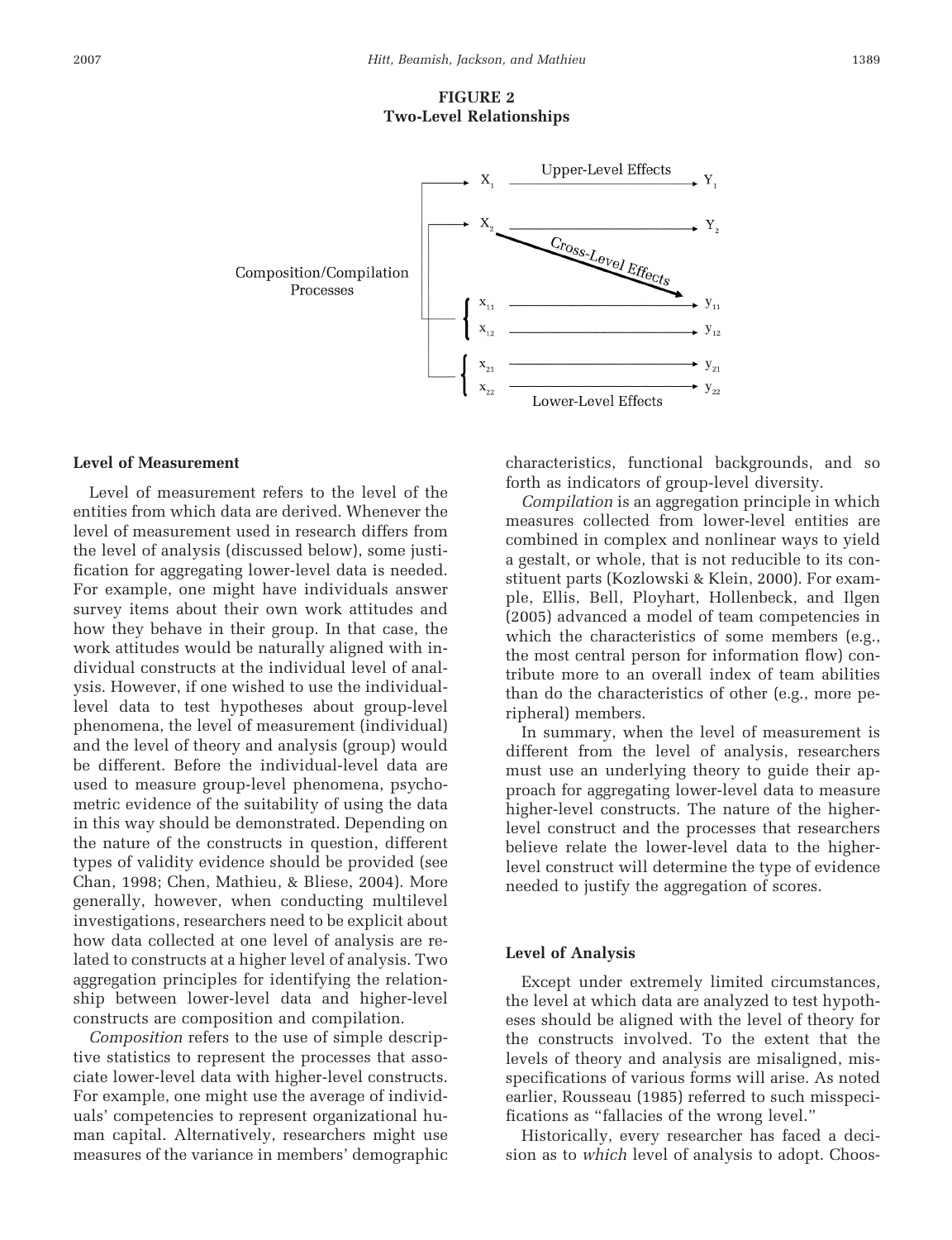ing a single level sometimes led to misalignment between the levels of theory and analysis—particularly when predictors were hypothesized to reside at different levels than focal units. Fortunately, more sophisticated methods for analyzing multilevel data have been developed, such as *within and between analysis* (WABA; see Dansereau & Yammarino, 2000), and *cross-level operator techniques* (CLOP; see James & Williams, 2000). Although these techniques have bolstered multilevel research throughout the past two decades, recent developments have proven to be more flexible and appropriate for multilevel data arrangements. Most notably, *random coefficients modeling* (RCM) has seemingly become the analysis of choice, as evidenced, at least in part, by the submissions that we received for this issue. Hofmann (1997) provided a cogent introduction of the technique to organizational researchers, and its popularity is quite evident today. However, RCM is not a panacea, nor necessarily appropriate, for all multilevel investigations.

RCM can be performed using a wide variety of software packages, the most popular of which seems to be *hierarchical linear modeling* (HLM; Raudenbush, Bryk, Cheong, Congdon, & du Toit, 2004). Easy-to-use software has enabled more widespread use of RCM, but there remain a number of methodological, design, and analytical issues to be resolved. For example, questions about how many lower- and upper-level entities should be sampled in cross-level investigations provide both scientific and practical challenges. In multilevel designs, statistical power is a complex combination of the number of higher-level units and lower-level units under investigation. Although some software programs allow researchers to make a priori estimates of the power of multilevel designs, these applications are far more complex than their single-level counterparts (cf. Raudenbush, 1997; Snijders & Bosker, 1993).

The heterogeneity of multilevel sampling frames also influences power estimates and the inferences that can be drawn from multilevel studies. Consider an instance in which one collects work attitude data from a sample of engineers drawn from a wide variety of organizations. Contrast that sampling frame to collection of the same work attitude data from a wide variety of employees who work for subsidiaries of one large corporation. In the first case, the sampling frame is likely to result in more variance at the higher level— e.g., the organizational level—which substantially favors finding significant higher-level effects. In the second case, the relatively high amount of heterogeneity at the lower (the individual) level favors finding significant lower-level effects (cf. Cohen, 2005; Moerbeek, van Breukelen, & Berger, 2000).

In multilevel studies, the scaling of measures also has important implications for the inferences that are drawn from the data. The decision to center lower-level data within each higher-level unit or around the overall mean affects the interpretation of the RCM intercept and slope parameters (Hofmann & Gavin, 1998). In short, centering decisions are not simply statistical choices made in a vacuum; they are predicated on underlying theory about the multilevel relationships.

Recent work has extended RCM cross-level analysis to include the role of mediators. Both conceptual and analytic challenges emerge when introducing mediators that reside at the higher versus the lower level of analysis, or operate from both levels (cf. Bauer, Preacher, & Gil, 2006; Mathieu & Taylor, 2007). Finally, we should note that multilevel versions of *structural equation modeling* techniques (ML-SEM) have also recently been introduced (Muthén & Muthén, 2007). Like their singlelevel counterparts, ML-SEM techniques permit researchers to consider the influence of measurement errors and to assess the relative fits of entire structural models. The development of these sophisticated ML-SEM techniques is encouraging, yet to date their application has been limited to fairly simplistic models that include only a few variables. Additional work is needed before they can accommodate the complexity of modern-day management theories. Nevertheless, they hold great promise for the future. Moreover, given the ambiguities inherent in multilevel research, the use of qualitative methodologies appears to be particularly suitable.

The field of management has come a long way during the past 30 years. Current research shows much greater sensitivity to multilevel issues, including those associated with theoretical development, approaches to measurement, and analytical techniques, yet many opportunities for further development remain. The research presented in this special research forum exemplifies the diversity and richness of multilevel management research. Next, we concisely describe the studies in this SRF.

## **SUMMARY OF ARTICLES IN THE SPECIAL RESEARCH FORUM**

As the foregoing discussion makes clear, multilevel scholarship is already well underway in the field of management. This SRF is intended to move the field forward a bit more rapidly than might otherwise occur by encouraging such work and publishing several examples that illustrate the many forms such research can take.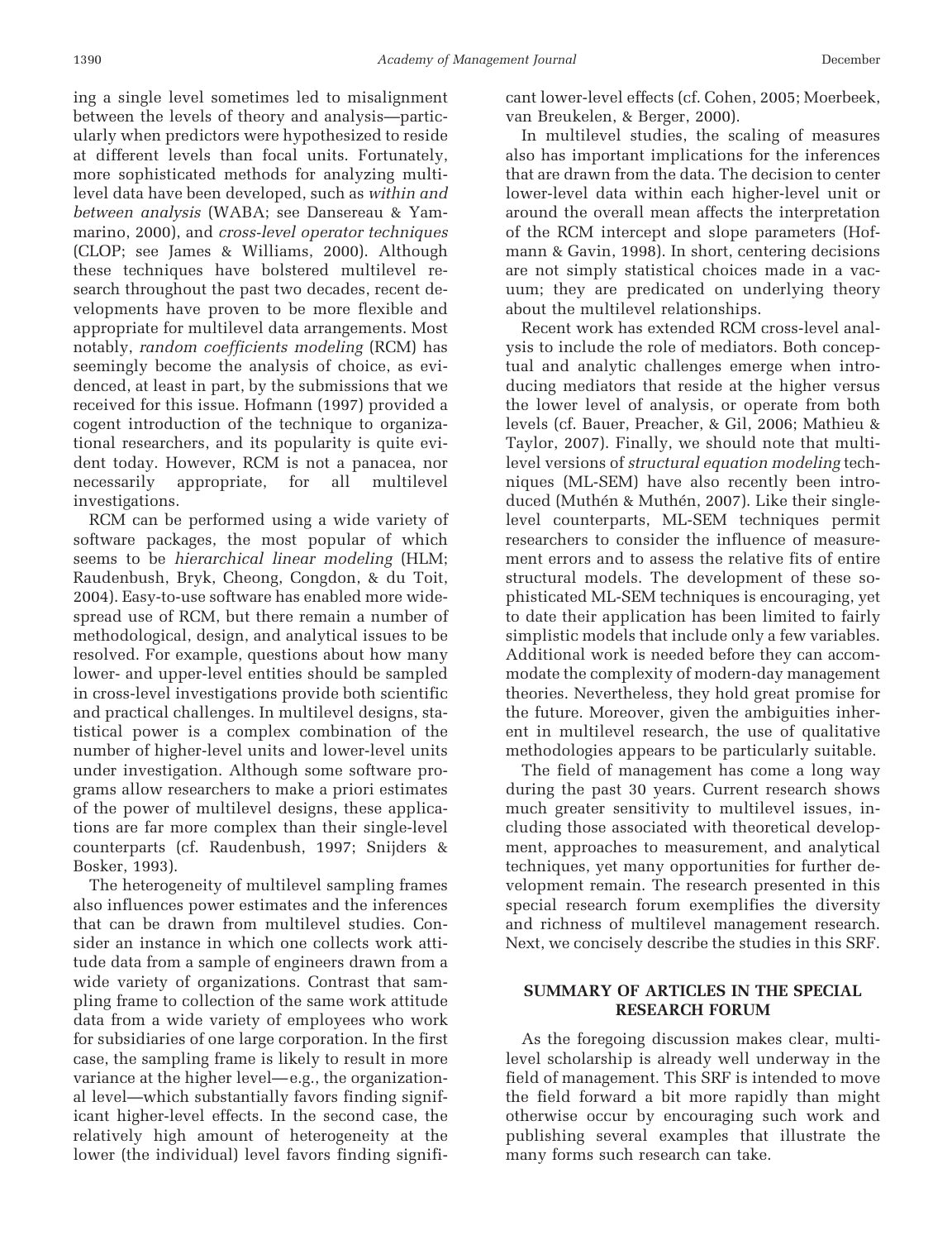In response to the call for papers, we received 99 manuscripts for possible publication in this Special Research Forum on Building Bridges across Levels. The articles selected for publication survived an intensive review and development process, which screened out a large number of papers. The full set of articles we reviewed included many highly interesting research ideas and studies. Surprisingly, however, several of the manuscripts submitted did not fully represent multilevel empirical research. Some of those manuscripts were of sufficiently high quality that they have been accepted and published in regular issues of the *Academy of Management Journal*. We are pleased to present the following papers in this special research forum. Table 1 provides a finer-grained description of each study's characteristics. The table entries briefly indicate the research focus, the levels of analysis examined, and the methodological approach used.

In "Does Prevalence Mitigate Relevance? The Moderating Effect of Group-Level OCB on Employee Performance," authors William Bommer, Erich Dierdorff, and Robert Rubin examine the multilevel moderating effects of group-level organizational citizenship behavior (OCB). Past research has established a clear relationship between individual-level OCB and individual performance. For this study, the Bommer et al. (2007) reasoned that this individual-level effect should be stronger in work teams for which OCB is distinctive and relatively rare; in work teams with higher levels of OCB occurring among all members, the relationship between individual-level OCB and performance was predicted to be weaker. In a study of 100 teams distributed across seven locations of a U.S. machined metals manufacturer, the authors found support for the predicted multilevel moderating effect.

"Interlevel Influences on the Reconstruction of Professional Role Identity," by Samia Chreim, Bernie Williams, and Bob Hinings, describes the interplay of institutional, organizational, and personal factors that together shaped the reconstruction of the professional role identities of eight physicians in a medical setting. Using a longitudinal case research design, Chreim and her colleagues (2007) gathered qualitative data by observing meetings, conducting multiple interviews, and compiling written material. Their analysis tracked the changes in professional role identities that occurred among the physicians as they went from working as independent practitioners to working as a multidisciplinary team of collaborators providing integrated medical services. The authors' analysis revealed the dynamics through which institutional structure and individual agency collectively influenced the reconstruction of professional role identities.

In "A Multilevel Investigation of Antecedents and Consequences of Team Member Boundary-Spanning Behavior," Jennifer Marrone, Paul Tesluk, and Jay Carson examine boundary spanning in the context of 31 MBA student teams working on consulting projects for periods of about a month. In the settings studied, greater levels of team boundary spanning were associated with higher team performance. The multilevel analysis showed that team-level boundary spanning also yielded benefits to individual team members by reducing their role overload. Finally, Marrone et al. (2007) demonstrated that team-level boundary spanning could be predicted by examining both individual and team-level factors.

In "Disentangling the Influences of Leaders' Relational Embeddedness on Interorganizational Exchange," Jeffrey Barden and Will Mitchell examine the roles of the prior exchange experiences of organizations and individual leaders in subsequent interorganizational exchanges. They focused on mutual understanding, trust, and commitment to develop a microlevel model of organization-level relationships. Their study of player trades in Major League Baseball showed that interorganizational exchanges were influenced more by an organization's set of ties than by individual leaders' ties. Barden and Mitchell (2007) found that leaders' individual influence on interorganizational exchanges was largely based on the contexts of their organizations. As such, the leaders had little independent influence; rather, the effects of that influence became visible in the interaction with organizational influences.

In "Deciding to Bribe: A Cross-Level Analysis of Firm and Home Country Influences on Bribery Activity," Kelly Martin, John Cullen, Jean Johnson, and Praveen Parboteeah examine how organization-level and contextual pressures combine to influence firms' supplying bribes to public officials. Using anomie theory as a theoretical foundation, the authors proposed that social institutions, national culture, and perceived financial and competitive pressures all play important roles in determining the likelihood of bribery. Using archival data involving 3,769 firms and 38 institutional and cultural contexts, Martin and her coauthors (2007) found support for anomic conditions at both the firm and societal levels. The results indicate that the propensity to bribe is greater in achievementoriented, individualistic societies than in collectivist societies. The results also indicate that firms in achievement-oriented environments, in which decision makers perceive high levels of competitive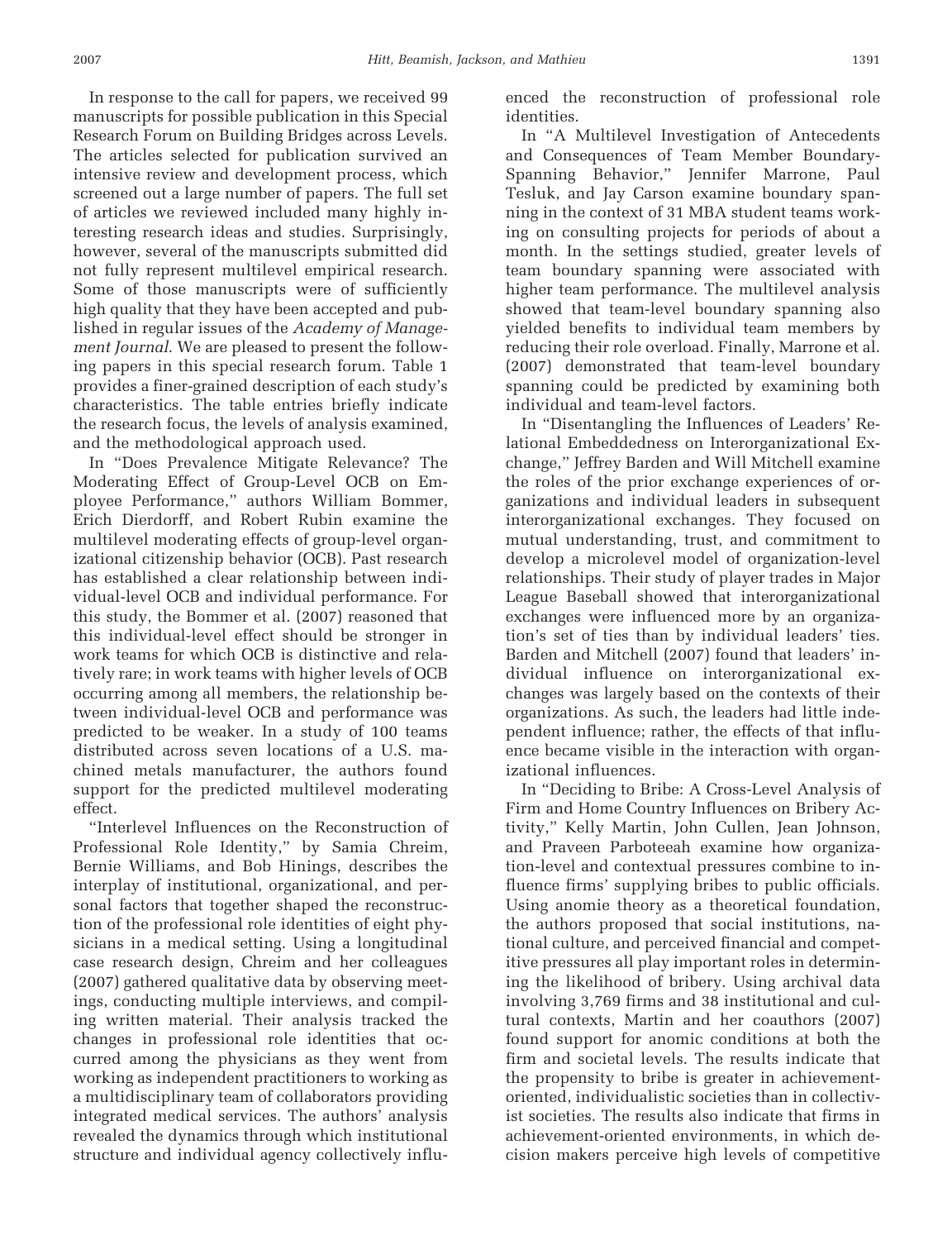|                                                                                                                                                                                                                                                      |                                                                                                     | Description of Studies in the Special Research Forum     |                                                                          |                                                                                                                                                                                                          |                                                                                       |                                                                         |
|------------------------------------------------------------------------------------------------------------------------------------------------------------------------------------------------------------------------------------------------------|-----------------------------------------------------------------------------------------------------|----------------------------------------------------------|--------------------------------------------------------------------------|----------------------------------------------------------------------------------------------------------------------------------------------------------------------------------------------------------|---------------------------------------------------------------------------------------|-------------------------------------------------------------------------|
| Title/Authors                                                                                                                                                                                                                                        | Topic                                                                                               | Levels of Analysis                                       | Literature                                                               | Sample                                                                                                                                                                                                   | Methodology                                                                           | Analytical Technique                                                    |
| "A Multilevel Investigation<br>$\begin{array}{l} \mbox{Spanning Behavior, " by}\\ \mbox{femifier Ann Marrone,} \end{array}$<br>Paul E. Tesluk, and Jay<br>Consequences of Team<br>Member Boundary-<br>of Antecedents and<br>B. Carson                | consequences of<br>boundary-span-<br>Antecedents and<br>ning activities                             | Individual; group                                        | Boundary spanning;<br>cross-functional<br>teams                          | MBA students                                                                                                                                                                                             | Three surveys<br>implemented at<br>three different<br>points in time                  | Hierarchical linear<br>modeling                                         |
| Firm and Home Country<br>"Deciding to Bribe: A<br>Cross-Level Analysis of<br>Influences on Bribery<br>Activity," by Kelly D.<br>Martin, John B. Cullen,<br>ean L. Johnson, and K.<br>Praveen Parboteeah                                              | affecting bribery<br>Multiple forces                                                                | Organization; country                                    | Institutional norms;<br>anomie theory                                    | Third-party surveys such as the World Business Environment Survey, the Global Leadership<br>and Organizational<br>Behavior Effectiveness<br>Study, and the United<br>Nations Human<br>Development Report | Archival data                                                                         | Hierarchical linear<br>modeling                                         |
| $\begin{array}{l} \text{Modending Effect of}\\ \text{Group-Level OCB on}\\ \text{Employee Performance},\\ \text{by William H. Bommer}, \end{array}$<br>"Does Prevalence Mitigate<br>Erich C. Dierdorff, and<br>Robert S. Rubin<br>Relevance? The     | multilevel<br>construct<br>OCB as a                                                                 | Individual; group                                        | Organizational<br>citizenship<br>behavior                                | Works groups and<br>individual employees                                                                                                                                                                 | Multilocation,<br>multilevel<br>surveys                                               | Hierarchical linear<br>modeling                                         |
| "Interlevel Influences on<br>the Reconstruction of<br>$\begin{array}{c} \text{Identity, " by Samia}\\ \text{Chreim, Bernard E}\\ \text{Williams, and C. R}. \end{array}$<br>Professional Role<br>Hinings                                             | Role reconstruction<br>as a result of<br>multilevel forces                                          | Individual; organization;<br>environment<br>institutiona | Role identity and<br>professional<br>identity                            | A Canadian health clinic                                                                                                                                                                                 | Single-case study<br>(nonparticipant<br>archival data)<br>observation,<br>interviews, | Textual analysis                                                        |
| Behavioral Theory, and<br>Thesis: Combinative<br>Effects on Organiza-<br>$\mathbf{A}_{\alpha}$ , $\mathbf{A}_{\alpha}$<br>Katsuhiko Shimizu<br>the Threat-Rigidity<br>tional Decisions to<br>Divest Formerly<br>"Prospect Theory,<br>Acquired Units, | organizations<br>Forces affecting<br>risk-seeking<br>behavior of                                    | Individual; organization                                 | theory; the threat-<br>rigidity thesis<br>Prospect theory;<br>behavioral | firms that had divested<br>Mergers and Corporate<br>Transactions<br>a division identified<br>within the database<br>Purposeful U.S.-based                                                                | Archival data                                                                         | Event history analysis                                                  |
| International Business<br>Ethics," by Wendy<br>Bailey and Andrew<br>"When Does National<br>Convergence and<br>Identity Matter?<br>Divergence in<br>Spicer                                                                                            | hypernorms and<br>universal ethics<br>Existence of                                                  | Individual; country;<br>global                           | contracts theory<br>Integrative social                                   | Managers from the<br>United States and<br>Russia                                                                                                                                                         | Experimental<br>surveys                                                               | Test for equal means;<br>repeated-measures<br>analysis of<br>covariance |
| dedness on Interorganiza-<br>tional Exchange," $\stackrel{\leftrightarrow}{by}$<br>Jeffrey Barden and Will<br>"Disentangling the<br>Influences of Leaders'<br>Relational Embed-<br>Mitchell                                                          | Role of individual<br>leaders' and organ-<br>izational ties in<br>interorganization-<br>al exchange | Individual; organization                                 | embeddedness<br>Social capital;<br>relational                            | Player trades between<br>Major League Baseball<br>organizations                                                                                                                                          | Archival data                                                                         | (Cox regression)<br>Survival analysis                                   |

**Description of Studies in the Special Research Forum** h Fo  $\frac{1}{2}$  $\begin{array}{c} \text{TABLE 1} \ \text{s} \ \text{in the} \ \text{Sne} \end{array}$ **TABLE 1**  $\frac{1}{2}$  $\mathbf{f}$  C4. È ÷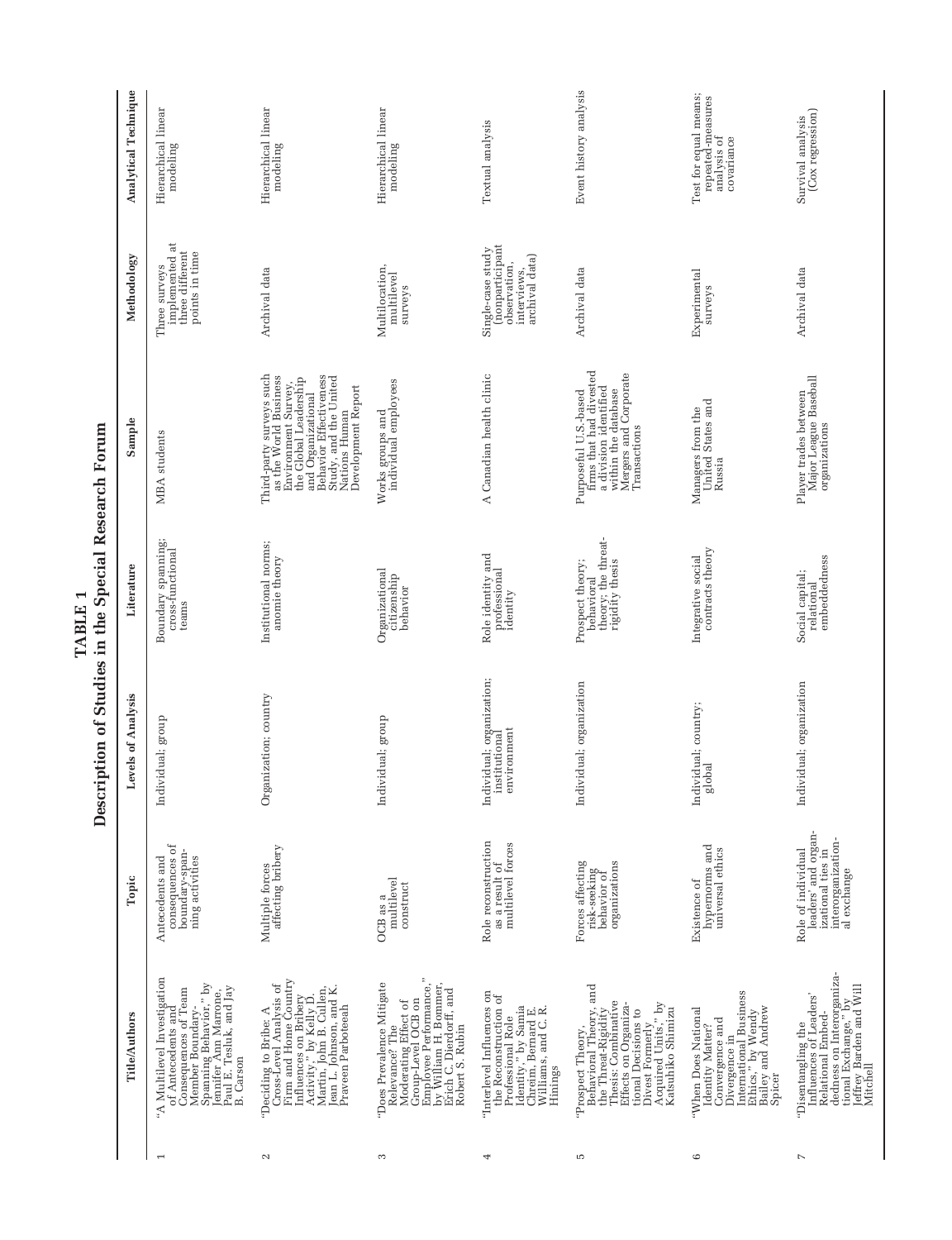intensity, exhibit an even greater likelihood of engaging in bribing behavior.

"Prospect Theory, Behavioral Theory, and the Threat-Rigidity Thesis: Combinative Effects on Organizational Decisions to Divest Formerly Acquired Units," by Katsuhiko Shimizu, extends prospect theory, with its notion of risk seeking and risk avoidance, to the organizational level of analysis. In addition to examining the main relationship between unit performance and choice to divest, Shimuzu (2007) used behavioral theory and the threat-rigidity thesis to develop a set of moderating factors. Longitudinal archival data on 68 U.S. firms that divested 68 units from 1988 through 1998 were used in hypothesis testing. Event history analysis showed that the main effect was indeed nonlinear and that differing levels of ambiguity, lack of improvement in unit performance, resource availability, divestiture experience, and relative unit size produced significant interaction effects.

In "When Does National Identity Matter? Convergence and Divergence in International Business Ethics," Wendy Bailey and Andrew Spicer examine differences between and among members of national groups. Focusing on convergence as well as divergence of ethical beliefs, the authors built on integrative social contracts theory to predict when such beliefs would be similar rather than different. Using an experimental design, each with six survey scenarios, Bailey and Spicer (2007) compared the conditional effects of hypernorms and local norms on national and expatriate differences using a sample of managers from both Russia and the United States. Statistical results showed the similarity in ethical attitudes between the two country groups when hypernorms are present in their situations, as well as a similarity between Russian managers and U.S. expatriates working within Russia, thereby lending support to the hypothesized notion of convergence.

### **THE REST OF THE STORY: OPPORTUNITIES AND VALUE IN MULTILEVEL RESEARCH**

It is apparent that multilevel thinking has been increasing in importance among management scholars. A review of the articles published in the *Academy of Management Journal* during a recent 12-month period (August 2006 –July 2007) revealed that approximately 25 percent of the studies adopted some type of multilevel perspective. By comparison, an examination of articles published in the *Academy of Management Review* (*AMR*) during the same period revealed that discussions of multilevel phenomena were significant in approximately 50 percent of the articles. These percentages are only estimates because one could use several different criteria for identifying articles as multilevel. Regardless of their approximate nature, however, these percentages indicate that multilevel considerations are more likely to be reflected in our conceptual models than in our empirical research.

The opportunities for new multilevel research are many, and they arise out of both theoretical and methodological considerations. For example, there are opportunities to examine whether particular phenomena appear at multiple levels of analysis. One such research question is, Do patterns of conflict found within teams also appear in the patterns of interactions among rival firms? Research that incorporates more than two levels of analysis also represents an opportunity for improving understanding of organizational life. For example, in a study of gender-based pay differentials, Joshi, Liao, and Jackson (2006) demonstrated that pay differentials reflected the interplay of individual, team, and subunit influences. Certainly, research on the relationship between lower-level phenomena, such as employee attitudes and behaviors, and organizational phenomena, such as firm-level outcomes (e.g., financial performance), is also needed (e.g., Schneider, Hanges, Smith, & Salvaggio, 2003). Also potentially valuable is research that investigates the role of interfirm relationships within networks or between alliance partners in the development of new products, market performance, and so on (Almeida & Phene, 2004; Yamin & Otto, 2004). We also need more research to help us understand the differences in the effects of national cultures and institutional arrangements on the dynamics of firm strategies and interfirm behaviors such as subsidiary and home office relationships (Gamble, 2003; Hitt, Dacin, Levitas, Arregle, & Borza, 2000; Makino, Isobe, & Chan, 2004).

Undoubtedly, a variety of methodologies will prove useful in the conduct of such research, including triangulation approaches. Intensive case studies and other forms of qualitative research may be especially useful for understanding multilevel phenomena such as organizational changes and reactions to crises (e.g., Dutton & Dukerich, 1991). Similarly, a variety of theoretical perspectives will likely prove useful. New insights might be gained by innovative research that applies microlevel theories to phenomena usually examined at the macro level; likewise, applying macrolevel theories to microlevel phenomena may yield new insights. For example, the resource-based view of the firm might be applied to improve our understanding of some aspects of individual and team-level behaviors (see the work of Barney [1992]).

Going forward, we hope that this forum catalyzes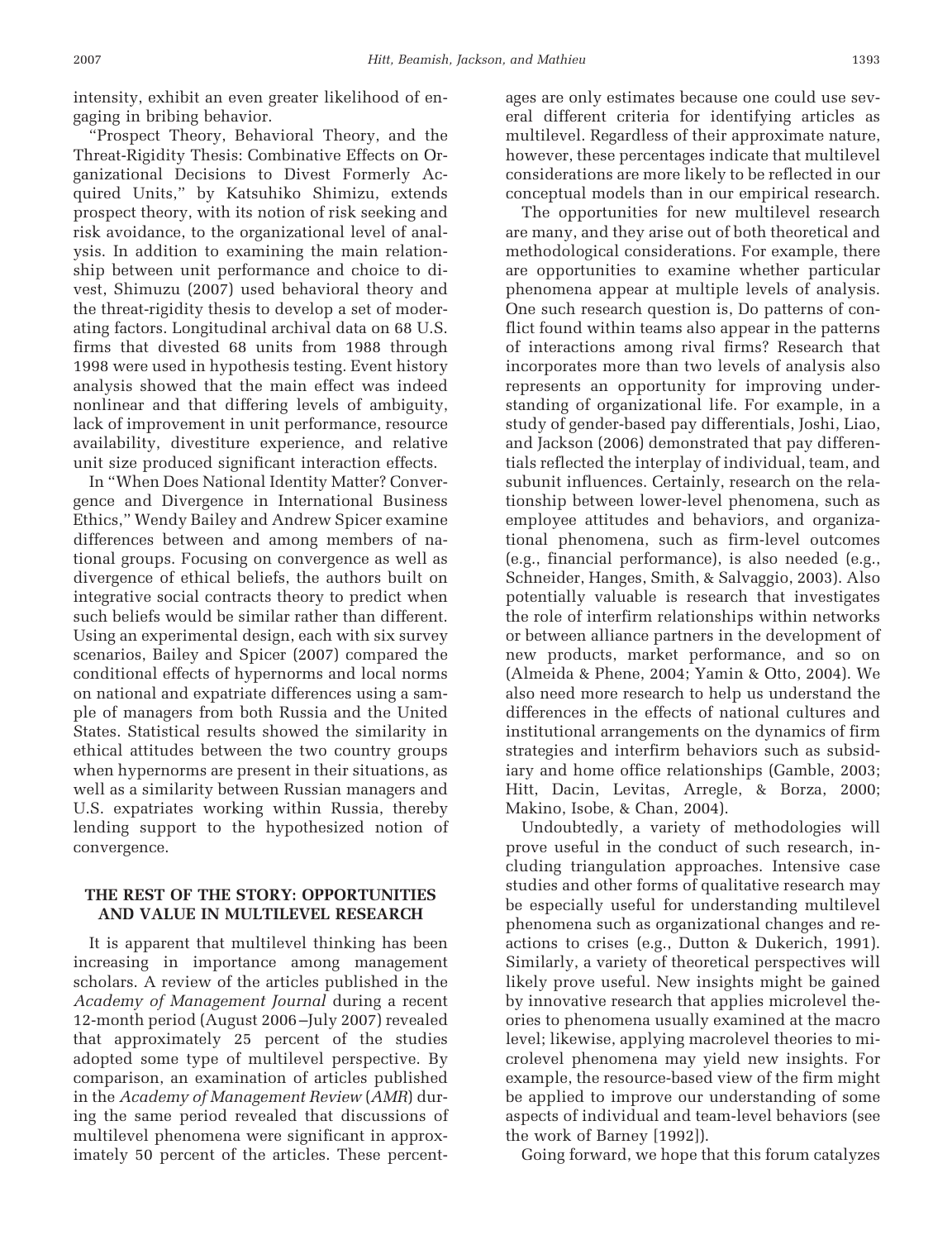an increase in multilevel empirical research to match the increase in multilevel conceptual work. Toward that end, we offer the following suggestions for the future.

#### **Test Existing Models**

Our first suggestion is quite simple: Conduct empirical studies to test the conceptual models that have already been developed. *AMR*'s Special Topic Forum on Corporations as Social Change Agents illustrates how multilevel thinking is informing new conceptual developments in the field of management. In the introduction to that special topic forum (STF), the editors asserted that an understanding of corporate social change activities "involves examination of corporate social agency at multiple levels of analysis: the micro level (focusing on psychological and social psychological bases), the meso level (involving relational and network issues), and the macro level (involving political, economic, institutional and societal dynamics)" (Bies, Bartunek, Fort, & Zald, 2007: 789). The multilevel and multidisciplinary character of social change is reflected in both the STF as a whole and in specific articles. Examining the gestalt, one finds a collection of articles that address phenomena at different levels of analysis. For example, Brickson (2007) presented a discussion of organizational identity orientations and their implications for various groups of stakeholders, and King (2007) discussed how transaction costs can influence a firm's relationships with stakeholders. Campbell (2007) and Marquis, Glynn, and Davis (2007) described how community-level institutional pressures can shape corporate-level action. Aguilera, Rupp, Williams, and Ganapathi (2007) considered four levels of analysis in a discussion of the motives of individual, organizational, national, and intergovernmental agents that pressure firms to engage in social change through socially responsible corporate behavior. Of course, *AMR* is not the only source of good ideas for multilevel research. Often, edited books that focus on single topics of interest integrate articles that address the same phenomena at different levels of analysis.

#### **Look Up**

Work that considers how phenomena at lower levels of analysis influence higher-level phenomena is much less common than work that does the reverse. In the *AMR* forum on social change, Den Hond and de Bakker (2007) illustrated this type of multilevel theorizing. They integrated the literatures on social movements and institutional change

to develop a model for understanding the behavior of activist groups as they attempt to bring about institution-level change. In another example, Hoetker and Agarwal (2007) investigated the effects on knowledge diffusion within an industry of firm exits from that industry. In the special research forum articles presented in this issue of *AMJ*, the upward influences of individuals on groups, organizations, and institutions were sometimes acknowledged, but they were rarely the focus. Only Barden and Mitchell focused on upward influences, by examining the effects of individual ties on organizational ties. They found that individual ties influenced future interorganizational exchanges but only when integrated with organizations' prior ties.

As organizations continue to evolve in an environment characterized by global networks of individuals and special interest groups, opportunities for studying bottom-up phenomena are likely to grow. Scholars' understanding of organizations could be enriched immensely by multilevel studies that investigate the forces of upward influence in addition to the top-down forces that shape complex phenomena. In a discussion of this point, Hackman (2003) identified the following benefits of looking both one level down and one level up for scholars interested in understanding groups or teams: an enriched understanding of a focal phenomenon, the discovery of nonobvious forces that influence the focal phenomenon, discovering interactions that involve higher-level forces that shape the focal phenomenon, and developing better theories. We believe that scholars examining phenomena at any level of analysis could reap these same benefits by thinking carefully about how the phenomena both influence and are influenced by forces operating at higher and lower levels of analysis.

#### **Collaborate across Disciplines**

Our third suggestion for readers interested in pursuing multilevel empirical work is to become involved in multidisciplinary collaborations with people interested in similar topics. As the field of management continues to grow, it becomes increasingly important to consider and integrate the developments that are occurring outside of specialty areas and in adjacent disciplines. However, reading all of the published research in one's own specialty (within our discipline) with relevance to one's own work is a significant challenge. As a consequence, future excellent multilevel research is more likely to be conducted by multidiscipline teams of scholars who are motivated to investigate complex organizational phenomena.

In the call for papers for this special research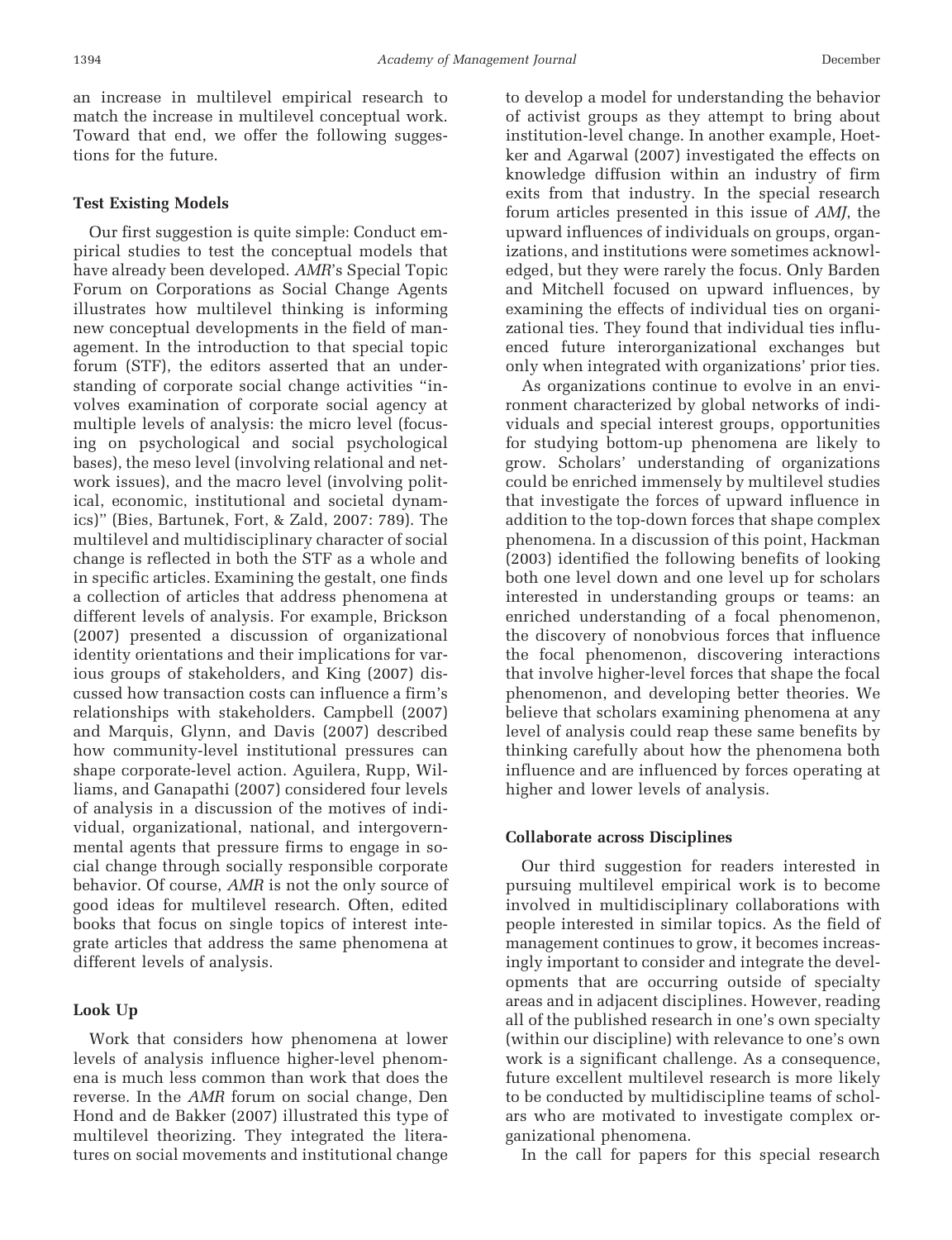forum, we invited articles that link management research to other disciplines. The field of management is firmly rooted in several disciplines, including economics, sociology, and psychology. For many of us, doing research that encompasses at least two of these disciplines is a substantial challenge. Perhaps for these reasons, we received very few submissions that adopted a larger multidisciplinary perspective and found none to include in this SRF. As our review of the evolution of multilevel work revealed, the management discipline has evolved and benefited from developments in other fields. We have been good at *adapting advances* from other fields (e.g., analytical techniques), but we have been slower to *integrate* works from other disciplines. Echoing calls from long ago for such integration (Roberts et al., 1978), we suggest that our field could be enriched by building such bridges. In fact, Agarwal and Hoetker (2007) argued that the management field could be enhanced by integrating the theory and empirical work of other, related social science disciplines (e.g., economics, sociology).

### **Tackle Major Real-World Problems**

Becoming involved in multidisciplinary collaborations is an aspect of our fourth and final suggestion for the future—namely, tackle important, realworld problems. In his 2006 Academy of Management presidential address, Tom Cummings asserted that "the future vitality and success of our profession depends on making sure our researchbased knowledge is relevant and useful. This will require the Academy of Management . . . to be far more engaged with the real world than has traditionally been the case" (Cummings, 2007: 355). Toward this end, Cummings encouraged the development of alliances between the Academy of Management and organizations such as the United Nation's Global Compact, the Aspen Institute, the Business Roundtable, and the American Association of Collegiate Schools of Business. He envisioned management scholars working with such organizations tackling problems such as international trade, bribery and corruption, emergency preparedness, and global outsourcing. These are large, complex issues. If management scholars hope to provide useful, actionable knowledge to such organizations, we must think seriously about the questions we ask. Are we satisfied with helping to resolve only small pieces of problems, hoping to publish the results in one or two *AMJ* articles? Or are we willing to commit to conducting much larger and more complex research projects to address problems similar to those identified above?

The Academy of Management's recent discussions with the U.S. Institute of Medicine (IOM) illustrates how engaging big real-world problems reveals the need for knowledge created through interdisciplinary and multilevel research (Academy of Management, 2007). Among its many activities, the IOM is centrally involved in ongoing discussions about how to improve the quality and efficiency of health care in the United States. Unfortunately, in developing its policy recommendations for improving health care, the IOM has not effectively used relevant and potentially helpful management research. To remedy this situation, a committee of AOM scholars prepared a report that would "*begin* to demonstrate how the application of management research might inform and expand the IOM's work, particularly with regard to the development of recommendations that may be successfully implemented" (Academy of Management, 2007). Members of the AOM reviewed several recent IOM reports that outlined a vision for the U.S. health care system. The IOM reports reflected the accumulated knowledge of economists and medical scholars but cited almost none of the management literature.

Even without technical knowledge about the U.S. health care system, we know that improving the delivery of health care will require making changes at multiple levels. At the individual level are patients and their family members; physicians, nurses, and myriad other health professionals; employees of health insurance companies; human resource management professionals responsible for administering health care benefits; and so on. These individuals are embedded in various types of organizations. Because employers are a major source of health care insurance, employment settings are relevant. Of course, hospitals, private medical practice groups, and insurance companies are central players, as are a variety of professional associations, such as the American Medical Association. For some aspects of medical care, funding from the federal government is administered through the states, so state-level dynamics must be addressed also.

Improving health care requires intervening in a complex, multilevel system. To be effective, interventions must be designed to correctly anticipate responses by the many elements comprising the system. Can management scholars accumulate the type of compelling empirical evidence necessary to make accurate predictions about the consequences of specific changes in the U.S. health care system? Can we confidently make recommendations about how to design financial incentives to improve health outcomes and/or organizational efficiency?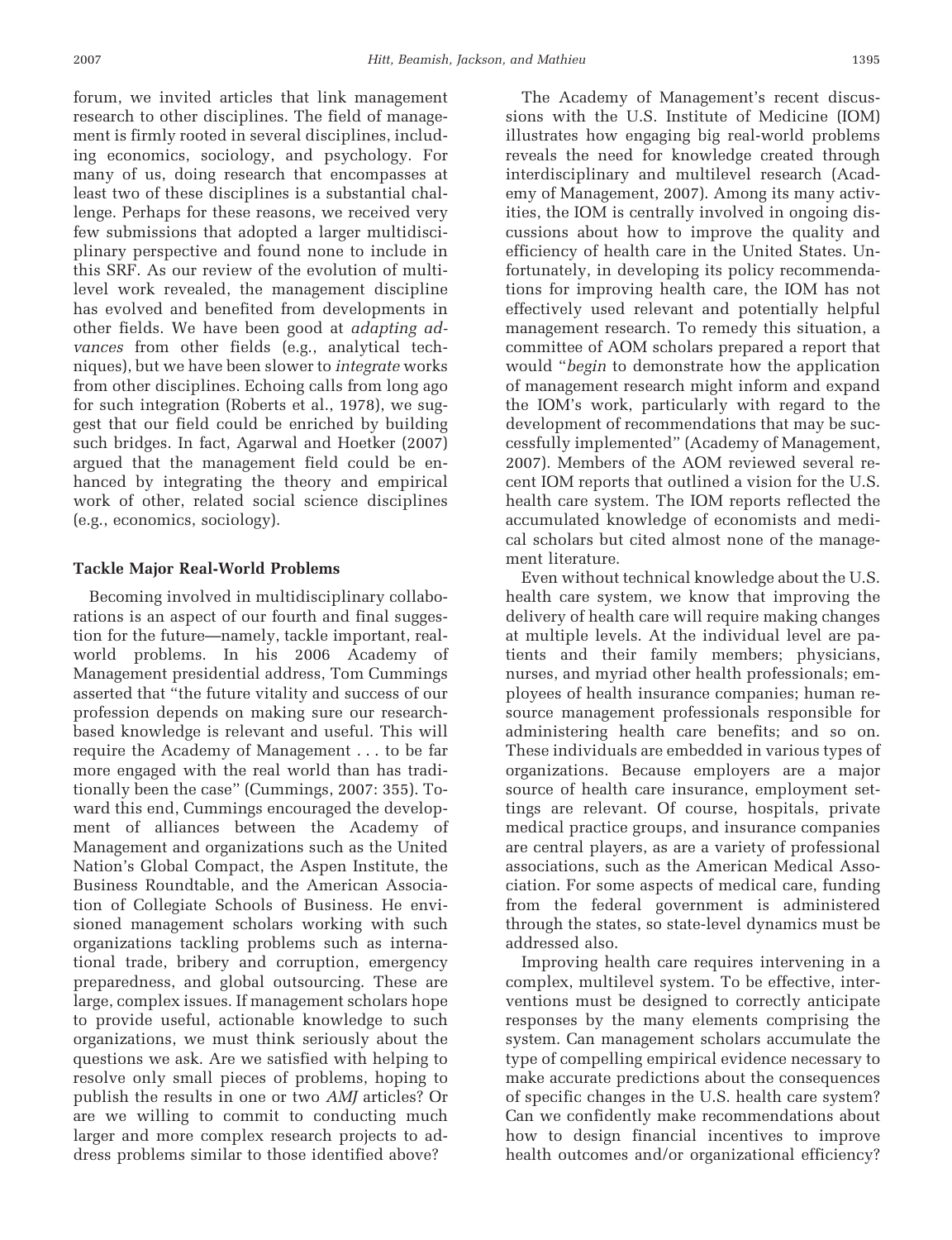Can we confidently predict how individual physicians will react to new measurement and reporting requirements? A close reading of the Academy's report for the IOM suggests that our conceptual models should be helpful to the IOM as it tackles these problems, but our empirical base of knowledge at this stage is anemic. Members of the Academy could be ideal participants in future research designed to evaluate the consequences of implementing new management practices in the health care field. Out of such engagement with this very pressing real-world problem, management scholars would almost certainly develop a deeper knowledge base. That knowledge would reflect more of the multilevel complexities inherent in large realworld problems, and it also would be informed by the knowledge of collaborators from other disciplines. We have both much to offer to such efforts, and much to learn from the exchanges.

The example of the AOM's developing relationship with the IOM illustrates the importance of and the need for more multilevel research. Clearly, improving the U.S. health care system is only one of many large and important problems of potential interest to management scholars. Regardless of the particular problem one chooses, it seems likely that collaborating with scholars from other disciplines to address major real-world problems will lead to more useful multilevel research. Furthermore, increasing multilevel research is critical to enrich and enhance our understanding of organizational phenomena. Thus, we call for and expect multilevel research to be one of the major steps that will move the management field into prominence in the future.

#### **REFERENCES**

- Academy of Management. 2007. *Applying organizational research and theory to Institute of Medicine (IOM) reports: A review of three IOM reports.* Briarcliff Manor, NY: Academy of Management.
- Agarwal, R., & Hoetker, G. 2007. A Faustian bargain? The growth of management and its relationship with related disciplines. *Academy of Management Journal,* 50: 1304 –1322.
- Aguilera, R. V., Rupp, D. E., Williams, C. A., & Ganapathi, J. 2007. Putting the S back in corporate social responsibility: A multilevel theory of social change in organizations. *Academy of Management Review,* 32: 836 – 863.
- Almeida, P., & Phene, A. 2004. Subsidiaries and knowledge creation: The influence of the MNC and host country on innovation. *Strategic Management Journal*, 25: 847– 864.

Arregle, J.-L., Hebert, L., & Beamish, P. W. 2006. Mode of

international entry: Advantages of multilevel methods. *Management International Review*, 5: 557– 618.

- Bailey, W., & Spicer, A. 2007. When does national identity matter?: Convergence and divergence in international business ethics. *Academy of Management Journal*, 50: 1462–1480.
- Barden, J. Q., & Mitchell, W. 2007. Disentangling the influences of leaders' relational embeddedness on interorganizational exchange. *Academy of Management Journal*, 50: 1440 –1461.
- Barney, J. 1991. Firm resources and sustained competitive advantage. *Journal of Management,* 17: 99 – 120.
- Barney, J. B. 1992. Integrating organizational behavior and strategy formulation research: A resource-based analysis. In P. Shrivastava, A. Huff, & J. Dutton (Eds.), *Advances in strategic management*, vol. 8: 39 – 61. Greenwich, CT: JAI Press.
- Bauer, D. J., Preacher, K. J., & Gil, K. M. 2006. Conceptualizing and testing random indirect effects and moderated mediation in multilevel models: New procedures and recommendations. *Psychological Methods*, 11: 142–163.
- Bies, R. J., Bartunek, J. M., Fort, T. L., & Zald, M. N. 2007. Introduction to special topic forum: Corporations as social change agents: Individual, interpersonal, institutional, and environmental dynamics. *Academy of Management Review*, 32: 788 –793.
- Bliese, P. D. 2000. Within-group agreement, non-independence, and reliability: Implications for data aggregation and analyses. In K. J. Klein & S. W. J. Kozlowski (Eds.), *Multilevel theory, research, and methods in organizations: Foundations, extensions, and new directions*: 349 –381. San Francisco: Jossey-Bass.
- Bommer, W. H., Dierdorff, E. C., & Rubin, R. S. 2007. Does prevalence mitigate relevance? The moderating effect of group-level OCB on employee performance. *Academy of Management Journal*, 50: 1481–1494.
- Bou, J. C., & Satorra, A. 2007. The persistence of abnormal returns at industry and firm levels: Evidence from Spain. *Strategic Management Journal*, 28: 707–722.
- Brickson, S. L. 2007. Organizational identity orientation: The genesis of the role of the firm and distinct forms of social value. *Academy of Management Review*, 32: 864 – 888.
- Campbell, J. L. 2007. Why would corporations behave in socially responsible ways? An institutional theory of corporate social responsibility. *Academy of Management Review*, 32: 946 –967.
- Cannella, A. A., & Holcomb, T. R. 2005. A multi-level analysis of the upper-echelons model: Multi-level issues in strategy and methods. *Research in Multi-Level Issues*, 4: 197–237.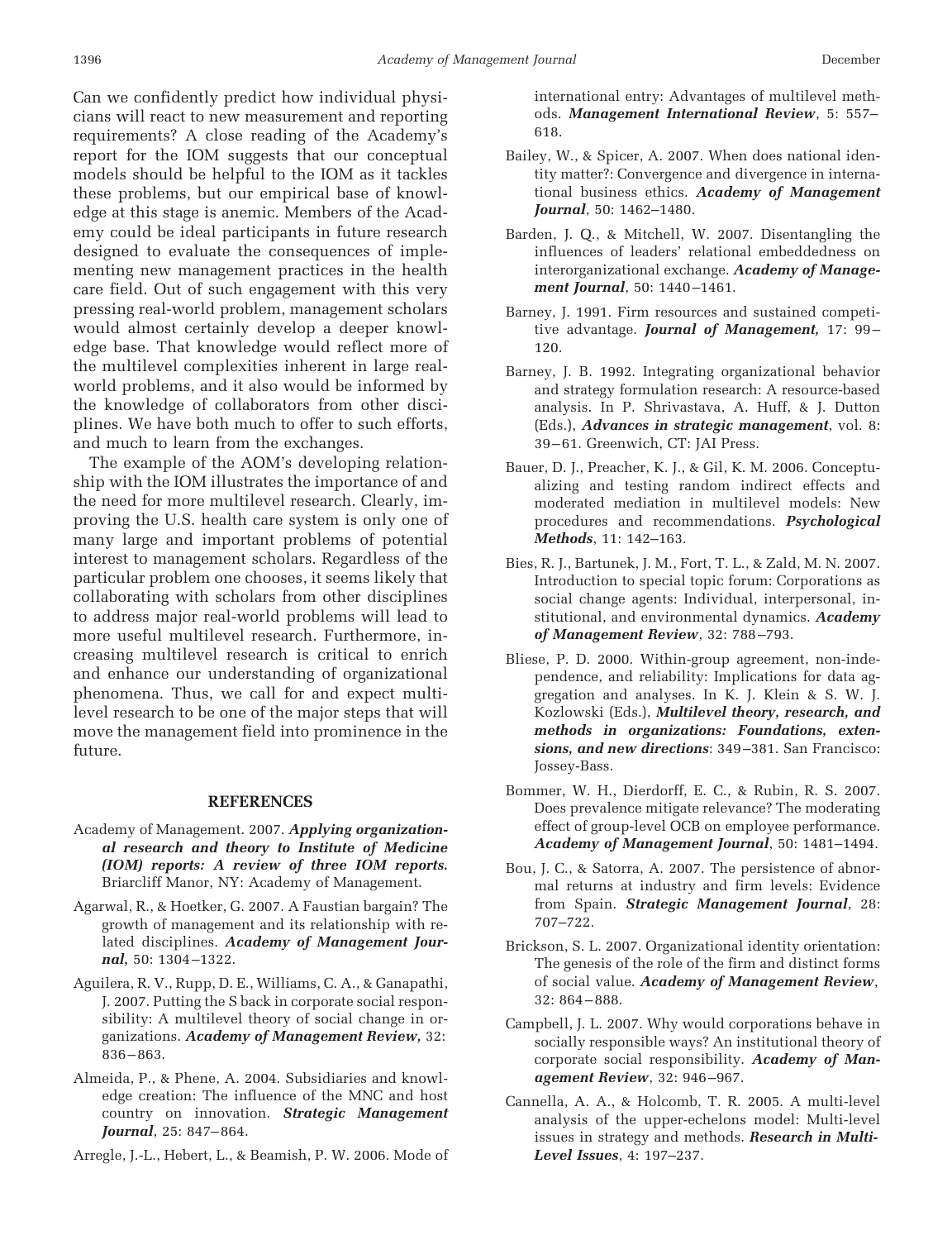- Chan, D. 1998. Functional relations among constructs in the same content domain at different levels of analysis: A typology of composition models. *Journal of Applied Psychology*, 83: 234 –246.
- Chen, G., Mathieu, J. E., & Bliese, P. D. 2004. A framework for conducting multilevel construct validation. In F. J. Dansereau & F. Yammarino (Eds.), *Research in multi-level issues: The many faces of multi-level issues*, vol. 3: 273–303. Oxford, U.K.: Elsevier Science.
- Chreim, S., Williams, B. E., & Hinings, C. R. 2007. Interlevel influences on the reconstruction of professional role identity. *Academy of Management Journal*, 50: 1515–1539.
- Cohen, M. P. 2005. Sample size considerations for multilevel surveys. *International Statistical Review*, 73(3): 279 –287.
- Cummings, T. G. 2007. 2006 Presidential address: Quest for an engaged academy. *Academy of Management Review*, 32: 356 –360.
- Dansereau, F., & Yammarino, F. J. 2000. Within and between analysis: The variant paradigm as an underlying approach to theory building and testing. In K. J. Klein & S. W. J. Kozlowski (Eds.), *Multilevel theory, research, and methods in organizations: Foundations, extensions, and new directions*: 425– 466. San Francisco: Jossey-Bass.
- den Hond, F., & de Bakker, F. G. A. 2007. Ideologically motivated activism: How activist groups influence corporate social change activities. *Academy of Management Review*, 32: 901–924.
- Dutton, J. E., & Dukerich, J. M. 1991. Keeping an eye on the mirror: Image and identity in organizational adaptation. *Academy of Management Journal*, 34: 517–554.
- Ellis, A. P. J., Bell, B. S., Ployhart, R. E., Hollenbeck, J. R., & Ilgen, D. R. 2005. An evaluation of generic teamwork skills training with action teams: Effects on cognitive and skill-based outcomes. *Personnel Psychology,* 58: 641– 672.
- Gamble, J. 2003. Transferring human resource practices from the United Kingdom to China: The limits and potential convergence. *International Journal of Human Resource Management*, 14: 369 –387.
- Griffin, M. A. 1997. Interaction between individuals and situations: Using HLM procedures to estimate reciprocal relationships. *Journal of Management*, 23: 759 –773.
- Hackman, J. R. 1990. *Groups that work (and those that don't).* San Francisco: Jossey-Bass.
- Hackman, J. R. 2003. Learning more about crossing levels: Evidence from airplanes, hospitals, and orchestras. *Journal of Organizational Behavior,* 24: 905– 922.
- Hambrick, D. C., & Mason, P. A. 1984. Upper echelon:

The organization as a reflection of its top managers. *Academy of Management Review*, 9: 193–206.

- Hawawini, G., Subramanian, V., & Verdin, P. 2003. Is Performance driven by industry- or firm-specific factors? A new look at the evidence. *Strategic Management Journal*, 24: 1–16.
- Hitt, M. A., Dacin, M. T., Levitas, E., Arregle, J.-L., & Borza, A. 2000. Partner selection in emerging and developed market contexts: Resource-based and organizational learning perspectives. *Academy of Management Journal*, 43: 449 – 467.
- Hoetker, G., & Agarwal, R. 2007. Death hurts, but it isn't fatal: The postexit diffusion of knowledge created by innovative companies. *Academy of Management Journal*, 50: 446-467.
- Hofmann, D. A. 1997. An overview of the logic and rationale of hierarchical linear models. *Journal of Management*, 23: 723–744.
- Hofmann, D. A., & Gavin, M. B. 1998. Centering decisions in hierarchical linear models: Implications for research in organizations. *Journal of Management*, 24: 623– 641.
- Hoskisson, R. E., & Hitt, M. A. 1990. Antecedents and performance outcomes of diversification: Review and critique of theoretical perspectives. *Journal of Management,* 16: 461–509.
- Hoskisson, R. E, Hitt, M. A., Ireland, R. D., & Harrison, J. R. 2008. *Competing for advantage.* Mason, OH: Thomson South-Western Publishing.
- House, R., Rousseau, D. M., & Thomas-Hunt, M. 1995. The meso paradigm: A framework for the integration of micro and macro organizational behavior. In L. L. Cummings & B. M. Staw (Eds.), *Research in organizational behavior*, vol. 17: 71–114. Greenwich, CT: JAI Press.
- Jackson, S. E., Joshi, A., & Erhardt, N. L. 2003. Recent research on team and organizational diversity: SWOT analysis and implications. *Journal of Management*, 29: 801– 830.
- Jackson, S. E., May, K. E., & Whitney, K. 1995. Understanding the dynamics of diversity in decision making teams. In R. A. Guzzo & E. Salas (Eds.), *Team effectiveness and decision making in organizations*: 204 –261. San Francisco: Jossey-Bass.
- James, L. R., & Williams, L. J. 2000. The cross-level operator in regression, ANCOVA, and contextual analysis. In K. J. Klein & S. W. J. Kozlowski (Eds.), *Multilevel theory, research, and methods in organizations: Foundations, extensions, and new directions*: 382– 424. San Francisco: Jossey-Bass.
- Joshi, A., Liao, H., & Jackson, S. E. 2006. Cross-level effects of workplace diversity on sales performance and pay. *Academy of Management Journal*, 49: 459 – 481.
- Katz, D., & Kahn, R. L. 1978. *The social psychology of organizations* (2nd ed.). New York: Wiley.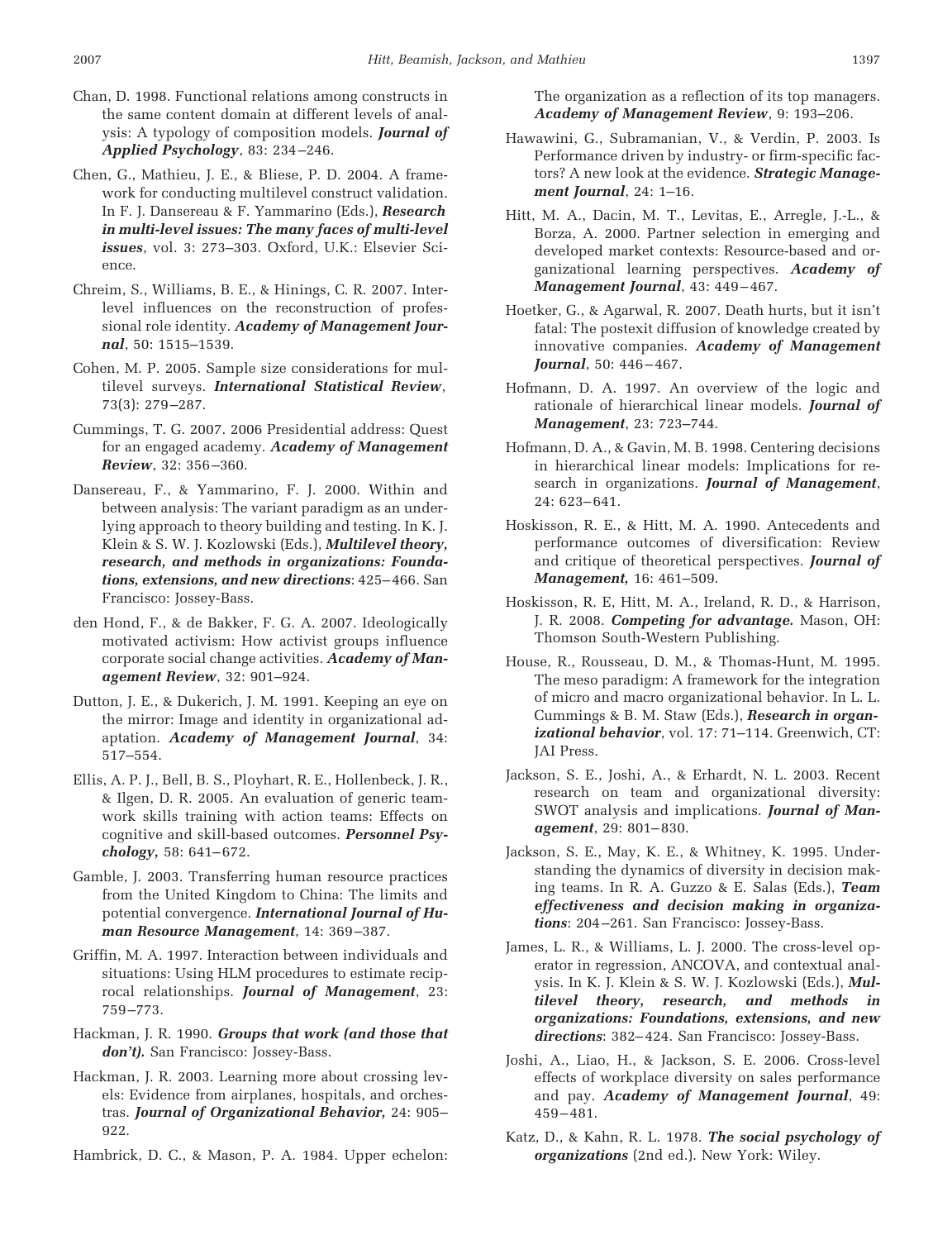- King. A. 2007. Cooperation between corporations and environmental groups: A transaction cost perspective. *Academy of Management Review*, 32: 889 – 900.
- Klein, K. J. 1987. Employee stock ownership and employee attitudes: A test of three models. *Journal of Applied Psychology*, 72: 319 –332. San Francisco: Jossey-Bass.
- Kozlowski, S. W. J., & Klein, K. J. 2000. A multi-level approach to theory and research in organizations: Contextual, temporal, and emergent processes. In K. J. Klein, S. W. J. Kozlowski (Eds.), *Multilevel theory, research, and methods in organizations: Foundations, extensions, and new directions:* 3–90. San Francisco: Jossey-Bass.
- Makino, S., Isobe, T., & Chan, C. M. 2004. Does country matter? *Strategic Management Journal*, 25: 1027– 1043.
- Marquis, C., Glynn, M. A., & Davis, G. F. 2007. Community isomorphism and corporate social action. *Academy of Management Review*, 32: 925–945.
- Marrone, J. A., Tesluk, P. E., & Carson, J. B. 2007. A multi-level investigation of antecedents and consequences of team member boundary spanning behavior. *Academy of Management Journal,* 50: 1423– 1439.
- Martin, K. D., Cullen, J. B., Johnson, J. L., & Parboteeah, K. P. 2007. *Academy of Management Journal*, 50: 1401–1422.
- Mathieu, J. E., & Taylor, S. 2007. A framework for testing meso-mediational relationships in organizational behavior. *Journal of Organizational Behavior*, 28: 141–172.
- Moerbeek, M., van Breukelen, G. J. P., & Berger, M. P. 2000. Design Issues for Experiments in Multilevel Populations. *Journal of Educational and Behavioral Statistics*, 25: 271–284.
- Muthén, L. K., & Muthén, B. O. 2007. *Mplus user's guide* (4th ed.). Los Angeles: Muthén & Muthén.
- Pfeffer, J. 1993. Barriers to the advance of organizational science: Paradigm development as a dependable variable. *Academy of Management Review*, 18: 599 – 620.
- Porter, L. W. 1996. Forty years of organization studies: Reflections from a micro perspective. *Administrative Science Quarterly*, 41: 262–269.
- Porter, M. E. 1980. *Competitive strategy*. New York: Free Press.
- Raudenbush, S. W. 1997. Statistical analysis and optimal

design for cluster randomized trials. *Psychological Bulletin*, 2: 173–185.

- Raudenbush, S. W., Bryk, A. S., Cheong, Y. F., Congdon, R. T., & du Toit, M. 2004. *HLM6: Hierarchical linear and nonlinear modeling.* Lincolnwood, IL: Scientific Software International.
- Roberts, K. H., Hulin, C. L. & Rousseau, D. M. 1978. *Developing an interdisciplinary science of organizations.* San Francisco: Jossey-Bass.
- Rousseau, D. M. 1985. Issues of level in organizational research: Multi-level and cross-level perspectives. In L. L. Cummings & B. M. Staw (Eds.), *Research in organizational behavior*, vol. 7: 1–37. Greenwich, CT: JAI Press.
- Rousseau, D. M. 2000. Multilevel competencies and missing linkages. In K. J. Klein & S. W. J. Kozlowski (Eds.), *Multilevel theory, research and methods in organizations*: 572–582. San Francisco: Jossey-Bass.
- Ruefli, T. W., & Wiggins, R. 2003. Industry, corporate, and segment effects and business performance: A non-parametric approach. *Strategic Management Journal*, 24: 861– 879.
- Schneider, B., Hanges, P. J., Smith, D. B., & Salvaggio, A. N. 2003. Which comes first: Employee attitudes or organizational financial and market performance? *Journal of Applied Psychology,* 88: 836 – 851.
- Scott, W. G. 1974. Organization theory: A reassessment. *Academy of Management Journal,* 17: 242–254.
- Shimizu, K. 2007. Prospect theory, behavioral theory, and threat-rigidity thesis: Combinative effects on organizational decisions to divest formerly acquired units. *Academy of Management Journal*, 50: 1495– 1514.
- Simsek, Z., Veiga, J. F., Lubatkin, M. H., & Dino, R. N. 2005. Modeling the multilevel determinants of top management team behavioral integration. *Academy of Management Journal,* 48: 69 – 84.
- Snijders, T. A. B., & Bosker, R. J. 1993. Standard errors and sample sizes for two-level research. *Journal of Educational Statistics*, 18: 237–259.
- Triandis, H. C. The importance of context in studies of diversity. In S. E. Jackson & M. N. Ruderman (Eds.), *Diversity in work teams*: 225–234. Washington, DC: American Psychological Association.
- Tsui, A., & Gutek, B. 2000. *Demographic differences in organizations.* New York: Lexington Books.
- Yamin, M., & Otto, J. 2004. Patterns of knowledge flows and MNE innovative performance. *Journal of International Management.* 10: 239 –258.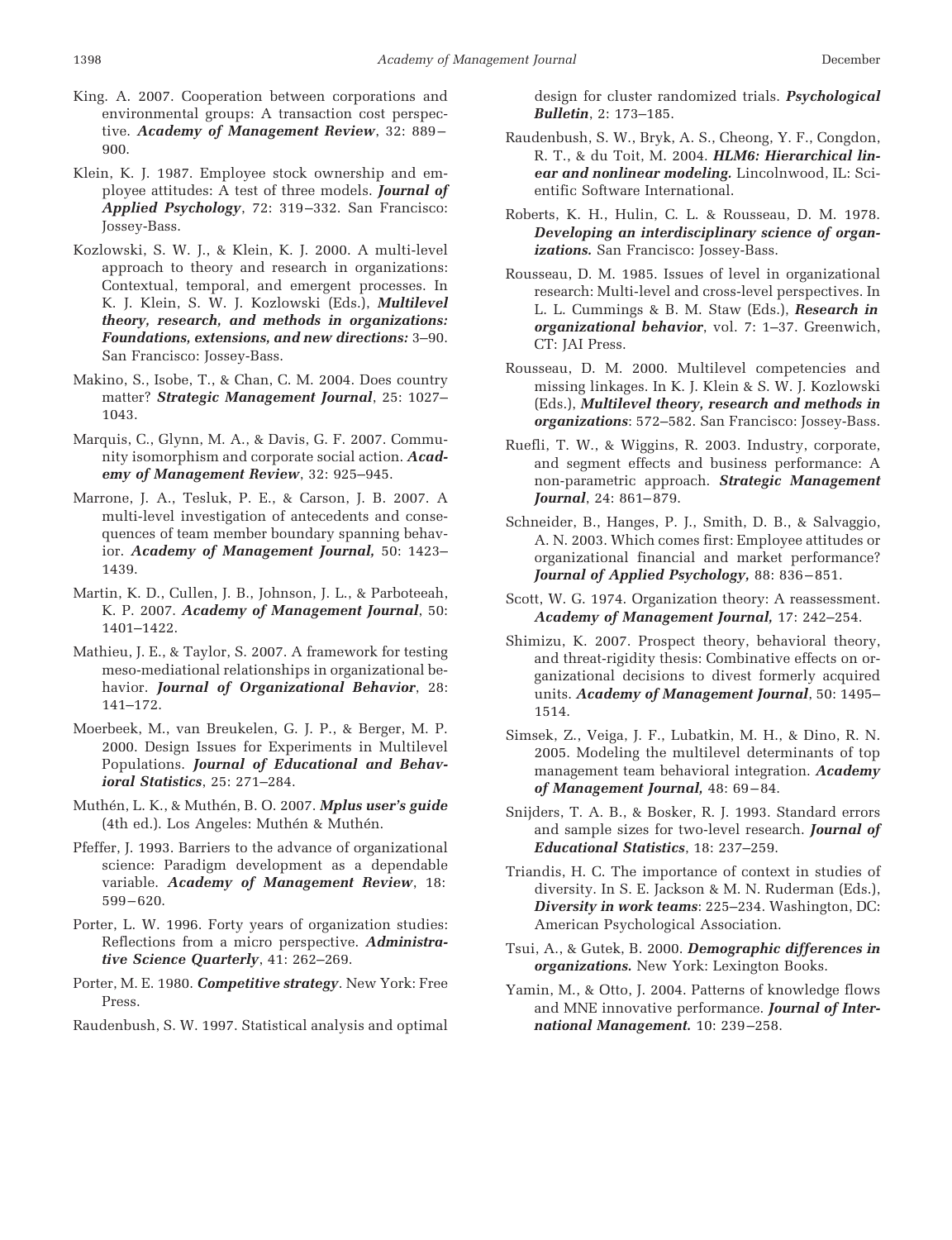٨W

## .XX.

**Michael A. Hitt** (*mhitt@mays.tamu.edu*) is a Distinguished Professor of Management and holds the Joe B. Foster Chair in Business Leadership at Texas A&M University. He received his Ph.D. from the University of Colorado. His research interests focus on managing firm resources for competitive advantage; international strategy, especially the effects of country institutional environments on the strategic behaviors of firms; corporate governance; and strategic entrepreneurship.

**Paul W. Beamish** (*pbeamish@ivey.uwo.ca*) holds the Canada Research Chair in International Business at the Ivey Business School, University of Western Ontario. He received his Ph.D. from the University of Western Ontario. His international strategy research interests focus on equity joint ventures, Japanese foreign direct investment, internationalization, and emerging markets.

**Susan E. Jackson** (*sjackson@smlr.rutgers.edu*) is a professor of human resource management in the School of Management and Labor Relations at Rutgers University–New Brunswick and a research fellow at GSBA-Zurich. She received her Ph.D. from the University of California, Berkeley. Her research interests include workforce diversity, knowledge-intensive teamwork, and strategic human resource management.

**John E. Mathieu** (*john.mathieu@business.uconn.edu*) is a professor and the Cizik Chair of Management at the University of Connecticut. He received a Ph.D. in industrial/organizational psychology from Old Dominion University. He is a fellow in the Society of Industrial and Organizational Psychology and the American Psychological Association. His current research interests include models of team and multiteam processes and cross-level models of organizational behavior.